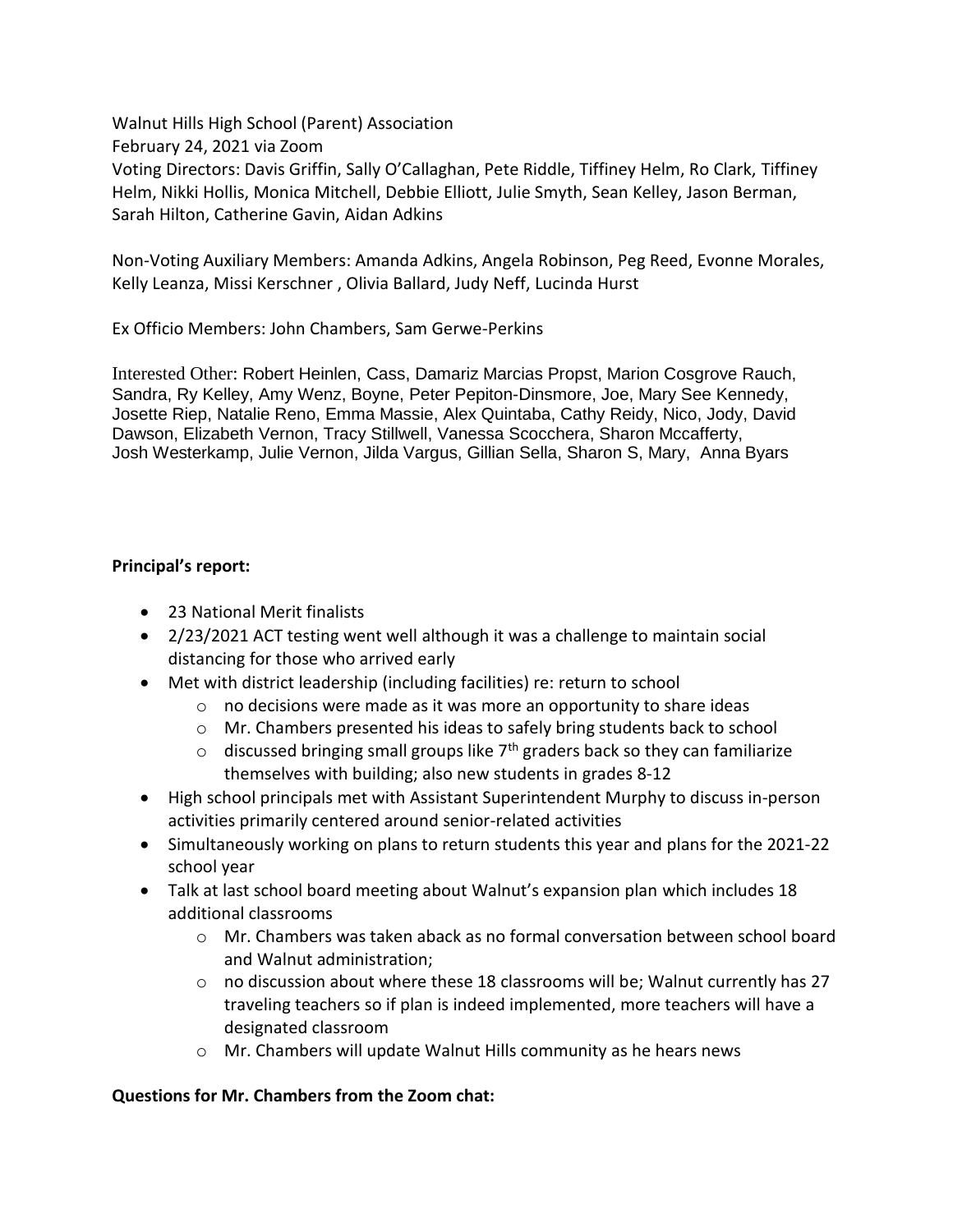- When will the 2021-22 academic year begin?
	- o calendar is normally finalized in February; Mr. Chambers is on that committee
	- $\circ$  next year's calendar has been finalized by not approved by Board of Education, however, the earliest the school year will start is mid August
- Are there plans to address overcrowding?
	- o Short answer is yes
		- 2021-22 registration only enrolling students in Grades 7 and 8
		- **traditionally 450-475 students in 8th grade then school would get an** additional 100 students in  $9<sup>th</sup>$  grade
		- all grades 9-12 are currently at or around 500; trying to control that by putting a moratorium on enrolling high school students if there's no space
- Ryan Messer was on WLW today and discussed streaming classes. Is this being discussed seriously at the district level?
	- o no discussion with school board yet
	- o parents made presentation to Walnut LSDMC
	- o school board said no when idea was first presented in August
	- o it is 100% the board's call
- Plans for summer help for students? How many will this affect? Will you get data after survey is completed?
	- o survey was sent by district to families with a March 1 deadline
	- $\circ$  Mr. Chambers said Walnut should receive date about a week after that
	- $\circ$  Walnut will still offer its summer school for those unsuccessful in a class; district will offer opportunities beyond that, for example, for a student who felt like they wanted to improve a poor but still passing grade

# **Theatre:**

- *Songs for a New World* will stream March 4-6; \$10 pass <https://sites.google.com/view/whhstheatredepartment/tickets?authuser=0>
- Junior High musical will be *Frozen Jr*

# **Hospitality:**

- Filled reusable lunch bags with goodies for the teachers; lunch bags provided by the Alumni Foundation
- Amanda's idea for Teacher/Staff Appreciation notes from parents/students; Association funds will purchase a gift as well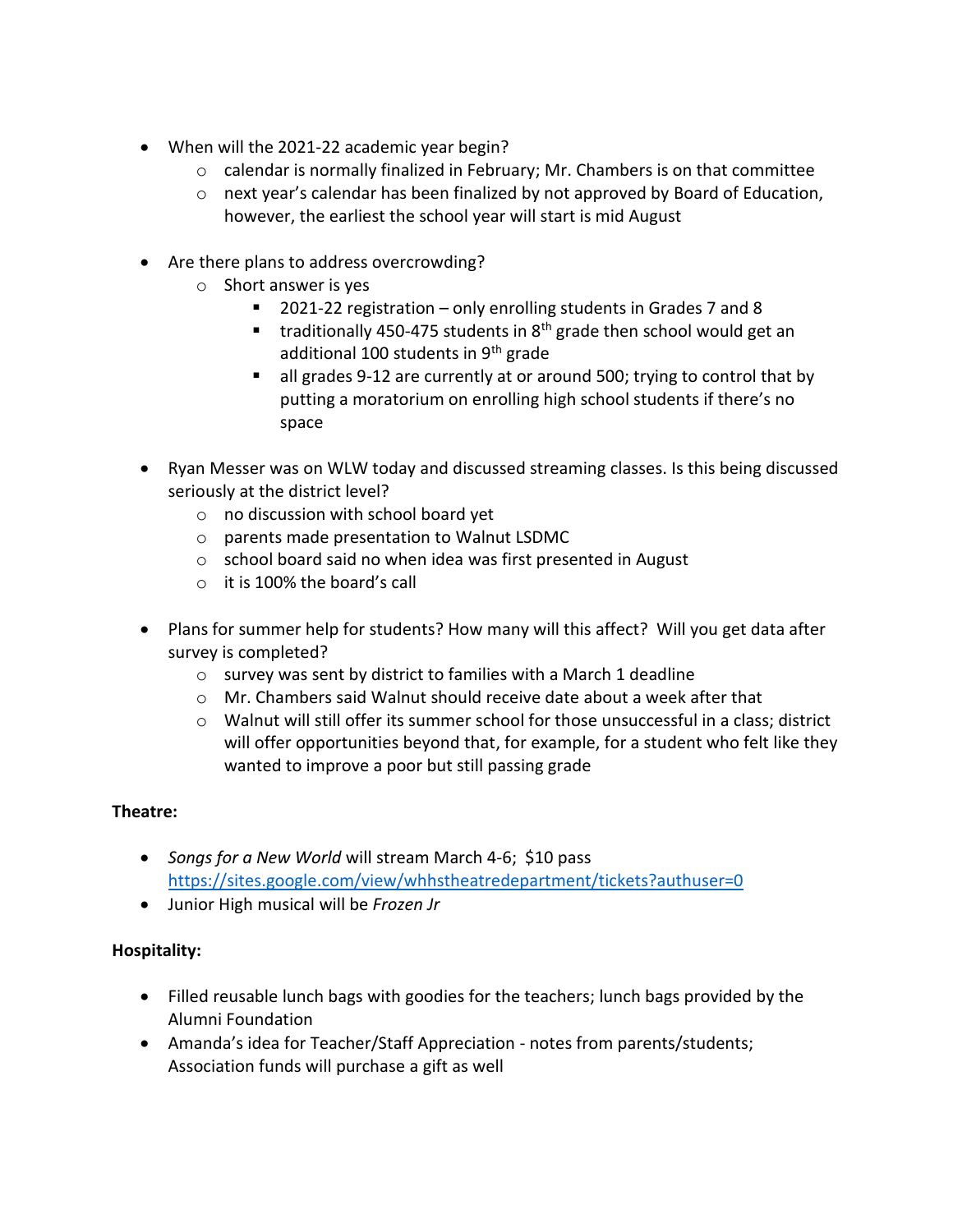### **Website Update:**

- Want to bring website into this century; make it more user friendly
- Reaching out to CPS to find out specific requirements
- Association will fund a stipend to library staff to maintain website (still less than what we pay an outside agency now)

### **ILT:**

- Light agenda for February 10 meeting
- **•** Possible bell schedule changes; eliminate split  $4<sup>th</sup>$  bell; have a designated lunch bell
- 8:00 start time next academic year

### **LSDMC:**

- Group presented to LSDMC about livestream possibilities and the parent survey
- Waiting on direction from district on guidance for senior activities

### **Parent Equity Group (Judy Neff):**

- First Walnut community meeting will be March 9 at 7:00 via Zoom
- Looking for ideas for upcoming meetings

#### **LOE:**

- Raised over \$75,000 to date
- Down 13% from this time last year, but close to \$80,000 budgeted for the year
- Less than half the donors of last year
- Will restart initiative in the upcoming weeks

#### **WalnutFest:**

- Looking for auction items like orthodontist, plastic surgeon, etc.
- Waiting to see if there will be athletic camps this summer
- Will offer parking spots
- Verdict still out about premium graduation seats

# **7 th/8th grade:**

- $\bullet$  At some point there will be a tour/orientation for  $7<sup>th</sup>$  graders; still no date
- Fundraiser at Paxton Ave Chipotle (details to come)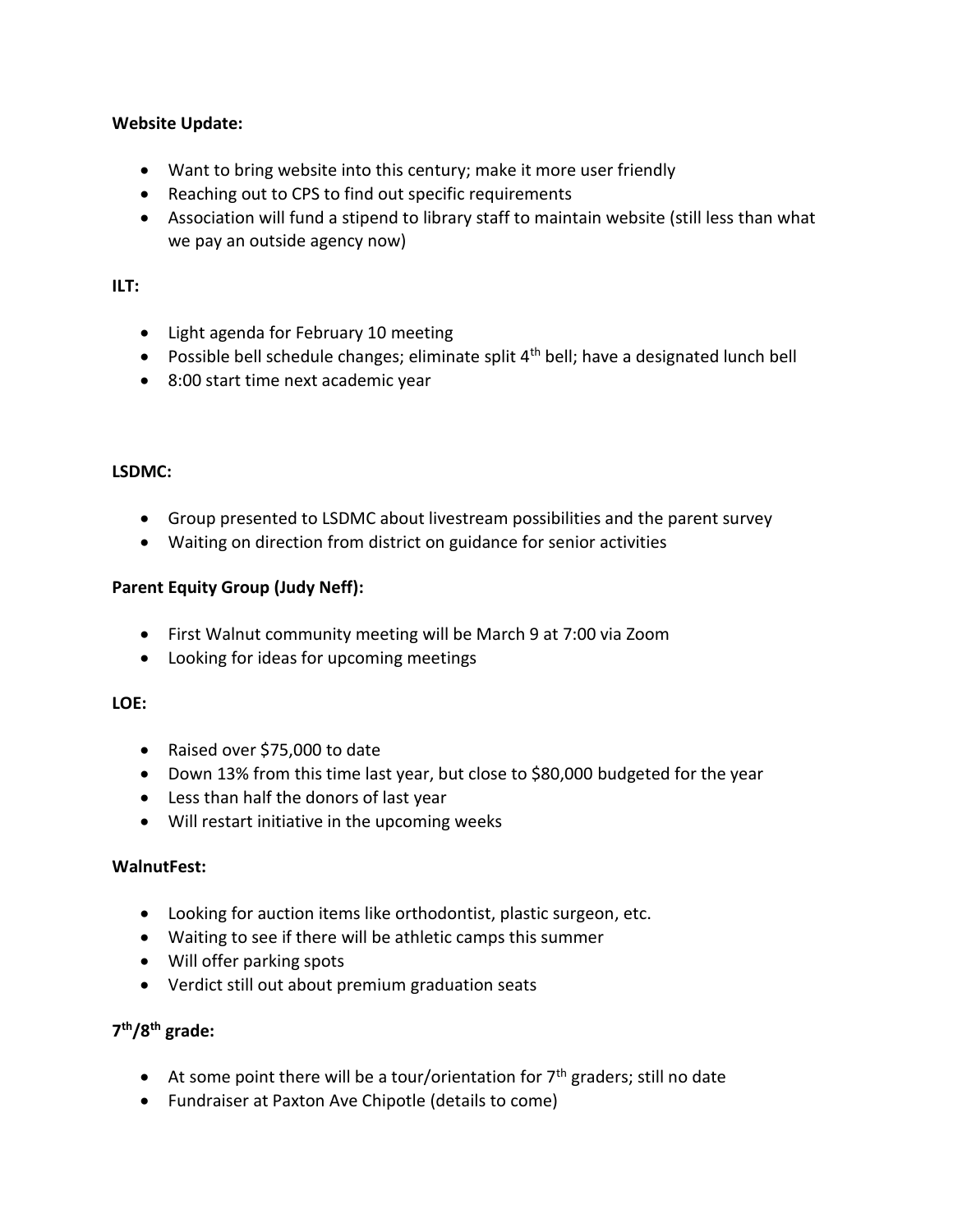# **9 th grade:**

- Waiting on approval from school board for *A Taste of Frosh* fundraiser
	- $\circ$  plan is to hold event outside on Blair Circle
	- o food trucks and a mask contest
	- o someone in chat asked how social distancing will be enforced; if event is approved, will abide by CPS guidelines

# **10th grade:**

- Mask sale complete
- Hosted another game night
- Holding a hygiene drive for a local organization

# **11th grade:**

- Working with 2 local charities to help with groceries; raised \$400 last month; up to \$1100 now
- Partnered with  $10^{th}$  grade for Black History Month challenge

# **12th Grade:**

- Snapchat takeover day-in-the-life events
- Filming a virtual tour of Walnut for new students
- Asking seniors to send in videos for a YouTube compilation
- Angela offered this from her daughter's 2020 UNC Chapel Hill graduation parents made videos for their grads which then appeared on YouTube (it was a surprise!)

# **Survey:**

- Not our role as Parent Association
- It's in the hands of the district who have been helped by a qualified team who created a professional survey
- The survey's release is imminent (you may have seen it by the time you receive these minutes)

# **Finance:**

- We are revising the budget as the year progresses but overall in good shape
- Holding off on disbursements until we get a better handle on the year-end budget
- Planning to disburse Schedule E funds around Spring Break